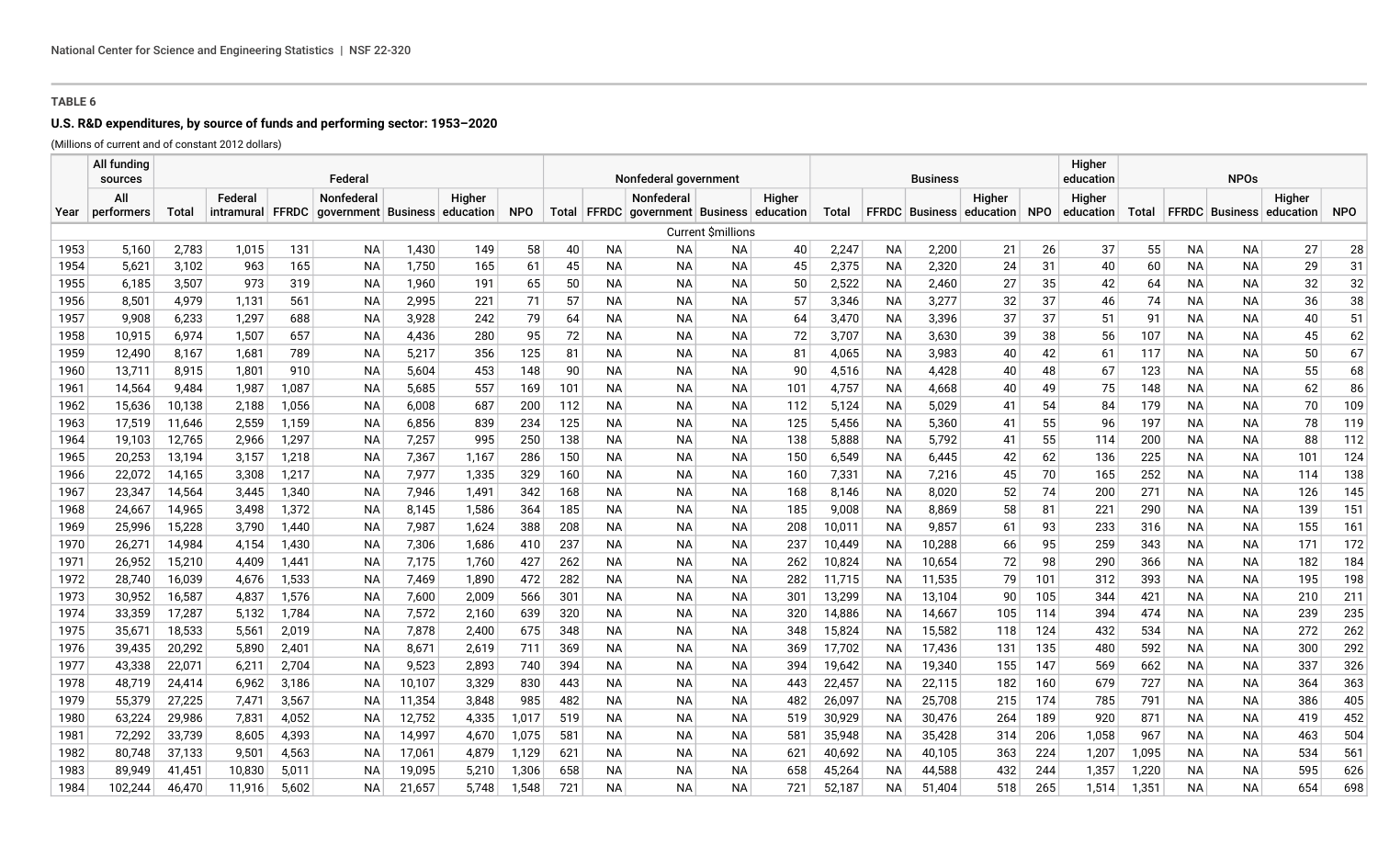## **U.S. R&D expenditures, by source of funds and performing sector: 1953–2020**

(Millions of current and of constant 2012 dollars)

|              | All fundina<br>sources |                  |                  |                | Federal                       |                  |                |                |                |           | Nonfederal government                     |          |                |                  |          | <b>Business</b>  |                              |            | Higher<br>education | <b>NPOs</b>    |          |                              |              |              |
|--------------|------------------------|------------------|------------------|----------------|-------------------------------|------------------|----------------|----------------|----------------|-----------|-------------------------------------------|----------|----------------|------------------|----------|------------------|------------------------------|------------|---------------------|----------------|----------|------------------------------|--------------|--------------|
|              | All                    |                  | Federal          |                | <b>Nonfederal</b>             |                  | Higher         |                |                |           | Nonfederal                                |          | Higher         |                  |          |                  | Higher                       |            | Higher              |                |          |                              | Higher       |              |
| Year         | performers             | Total            | intramural       | <b>FFRDC</b>   | qovernment Business education |                  |                | <b>NPO</b>     |                |           | Total FFRDC government Business education |          |                | Total            |          |                  | FFRDC   Business   education | <b>NPO</b> | education           | Total          |          | FFRDC   Business   education |              | <b>NPO</b>   |
| 1985         | 114,671                | 52,641           | 13,093           | 6.134          | NA.                           | 25,333           | 6,388          | 1,694          | 834            | NA.       | NA.                                       | ΝA       | 834            | 57,962           | ΝA       | 57,043           | 630                          | 289        | 1,743               | 1,491          | NA.      | ΝA                           | 713          | 778          |
| 1986         | 120,249                | 54,622           | 13,505           | 6,405          | NA.                           | 26,000           | 7,028          | 1,686          | 969            | NA.       | ΝA                                        | ΝA       | 969            | 60,991           | ΝA       | 59,932           | 745                          | 314        | 2,019               | 1,647          | NА       | NA.                          | 780          | 867          |
| 1987<br>1988 | 126,360<br>133,881     | 58,609<br>60,131 | 13,588<br>14,342 | 6,792<br>7,212 | NА<br>NA.                     | 28,757<br>28,221 | 7,768<br>8,593 | 1,704<br>1,762 | 1,065<br>1,165 | NА<br>NA. | NA<br>NA.                                 | NА<br>ΝA | 1,065<br>1,165 | 62,576<br>67,977 | ΝA<br>ΝA | 61,403<br>66,672 | 831<br>933                   | 342<br>372 | 2,262<br>2,527      | 1,849<br>2,081 | NA<br>NА | NА<br>NA.                    | 882<br>1,003 | 967<br>1,078 |
| 1989         | 141,891                | 60,465           | 15,231           | 7,497          | NA.                           | 26,359           | 9,317          | 2,062          | 1,274          | NA.       | NA.                                       | ΝA       | 1,274          | 74,966           | ΝA       | 73,501           | 1,061                        | 405        | 2,852               | 2,333          | NА       | NA.                          | 1,131        | 1,202        |
| 1990         | 151,993                | 61,610           | 15,67'           | 7,853          | NA.                           | 25,802           | 9,939          | 2,346          | 1,399          | NA.       | ΝA                                        | ΝA       | 1,399          | 83,208           | ΝA       | 81,602           | 1,166                        | 440        | 3,187               | 2,589          | NA       | <b>NA</b>                    | 1,249        | 1,340        |
| 1991         | 160,876                | 60,783           | 15,249           | 8,093          | NA.                           | 24,095           | 10,667         | 2,679          | 1,483          | NA.       | NA.                                       | ΝA       | 1,483          | 92,300           | ΝA       | 90,580           | 1,242                        | 479        | 3,458               | 2,852          | NА       | NA                           | 1,358        | 1,494        |
| 1992         | 165,350                | 60,915           | 15,853           | 8,360          | NA.                           | 22,369           | 11,528         | 2,806          | 1,525          | NА        | NA.                                       | ΝA       | 1,525          | 96,229           | ΝA       | 94,388           | 1,320                        | 521        | 3,569               | 3,113          | NА       | NA                           | 1,448        | 1,666        |
| 1993         | 165,730                | 60,528           | 16,531           | 8,003          | NA.                           | 20,844           | 12,307         | 2,843          | 1,557          | NA.       | ΝA                                        | ΝA       | 1,557          | 96,549           | ΝA       | 94,591           | 1,392                        | 567        | 3,709               | 3,388          | NА       | NA                           | 1,531        | 1,857        |
| 1994         | 169,207                | 60,777           | 16,355           | 8,254          | NА                            | 20,261           | 12,996         | 2,911          | 1,623          | NA.       | NA                                        | ΝA       | 1,623          | 99,204           | ΝA       | 97,131           | 1,456                        | 617        | 3,938               | 3,665          | NA       | NA                           | 1,595        | 2,071        |
| 1995         | 183,625                | 62,969           | 16,904           | 8,448          | NA.                           | 21,178           | 13,592         | 2,847          | 1,751          | NA.       | NA.                                       | ΝA       | 1,751          | 110,871          | NA.      | 108,652          | 1,548                        | 671        | 4,110               | 3,925          | NА       | <b>NA</b>                    | 1,617        | 2,308        |
| 1996         | 197,346                | 63,394           | 16,585           | 8,464          | ΝA                            | 21,356           | 14,084         | 2,905          | 1,861          | NA.       | ΝA                                        | ΝA       | 1,861          | 123,417          | ΝA       | 121,015          | 1,672                        | 730        | 4,436               | 4,239          | NА       | NA                           | 1,666        | 2,574        |
| 1997         | 211,894                | 64,362           | 16,819           | 8,413          | NA.                           | 21,798           | 14,317         | 3,014          | 1,902          | NA.       | NA.                                       | ΝA       | 1,902          | 136,208          | NA.      | 133,611          | 1,788                        | 809        | 4,852               | 4,571          | NА       | <b>NA</b>                    | 1,767        | 2,804        |
| 1998         | 225,759                | 65,908           | 17,362           | 8,480          | ΝA                            | 22,086           | 14,699         | 3,281          | 1,920          | NA.       | ΝA                                        | ΝA       | 1,920          | 147,774          | NA.      | 145,016          | 1,898                        | 859        | 5,193               | 4,963          | NА       | ΝA                           | 1,871        | 3,092        |
| 1999         | 244,451                | 66,817           | 18,142           | 8,704          | ΝA                            | 20,496           | 15,714         | 3,761          | 2,036          | NA.       | NA                                        | ΝA       | 2,036          | 164,545          | NА       | 161,594          | 2,020                        | 931        | 5,654               | 5,399          | NA       | ΝA                           | 2,050        | 3,349        |
| 2000         | 267,950                | 67,238           | 19,247           | 9,269          | NA.                           | 17,117           | 17,095         | 4,510          | 2,182          | NA.       | NA.                                       | ΝA       | 2,182          | 185,975          | NA.      | 182,844          | 2,112                        | 1,020      | 6,270               | 6,285          | NА       | <b>NA</b>                    | 2,258        | 4,027        |
| 2001         | 278,539                | 73,793           | 22,374           | 10,056         | ΝA                            | 16,899           | 18,976         | 5,488          | 2,341          | 22        | ΝA                                        | NА       | 2,319          | 188,408          | 142      | 185,118          | 2,120                        | 1,029      | 6,874               | 7,122          | 218      | ΝA                           | 2,461        | 4,443        |
| 2002         | 277,911                | 78,873           | 23.798           | 11.242         | NA.                           | 16,401           | 21,655         | 5,778          | 2,553          | 32        | ΝA                                        | ΝA       | 2,521          | 180,704          | 135      | 177,467          | 2,103                        | 998        | 7,673               | 8,109          | 275      | NA                           | 2,732        | 5,102        |
| 2003         | 291,365                | 85,133           | 24,982           | 11,841         | NA.                           | 17,798           | 24,567         | 5,945          | 2,788          | 32        | ΝA                                        | ΝA       | 2,756          | 186,171          | 134      | 182,926          | 2,090                        | 1,020      | 8,286               | 8,988          | 245      | NA                           | 2,879        | 5,864        |
| 2004         | 302,731                | 90,795           | 24,898           | 12,471         | ΝA                            | 20,266           | 26,624         | 6,537          | 2,926          | 31        | NA                                        | ΝA       | 2,896          | 191,346          | 122      | 188,035          | 2,148                        | 1,041      | 8,637               | 9,028          | 165      | ΝA                           | 2,993        | 5,870        |
| 2005         | 325,288                | 95,413           | 26.322           | 12,894         | NA.                           | 21,909           | 27,743         | 6,545          | 2,977          | 32        | NA.                                       | ΝA       | 2,945          | 207,775          | 139      | 204,250          | 2,279                        | 1,107      | 9,353               | 9,771          | 180      | <b>NA</b>                    | 3,170        | 6,420        |
| 2006         | 350,908                | 99,938           | 28,240           | 12,969         | 105                           | 24,304           | 28,277         | 6,044          | 3,293          | 31        | 204                                       | NА       | 3,059          | 227,182          | 171      | 223,365          | 2,464                        | 1,182      | 10,176              | 10,320         | 200      | NA.                          | 3,394        | 6,726        |
| 2007         | 377,890                | 105,128          | 29,859           | 13,845         | 135                           | 26,585           | 28,725         | 5,980          | 3,594          | 32        | 253                                       | ΝA       | 3,308          | 246,815          | 180      | 242,682          | 2,697                        | 1,257      | 10,933              | 11,420         | 216      | NA                           | 3,767        | 7,438        |
| 2008         | 404,777                | 117,615          | 29,839           | 15,369         | 176                           | 36,360           | 29,635         | 6,236          | 4,221          | 33        | 315                                       | 306      | 3,567          | 258,020          | 199      | 253,562          | 2,954                        | 1,305      | 11,738              | 13,184         | 209      | 452                          | 4,161        | 8,362        |
| 2009         | 402,932                | 125,765          | 30,560           | 16,571         | 224                           | 39,573           | 31,741         | 7,097          | 4,296          | 40        | 381                                       | 195      | 3,680          | 246,609          | 184      | 242,135          | 3,032                        | 1,258      | 12,057              | 14,205         | 218      | 490                          | 4,400        | 9,097        |
| 2010         | 406,600                | 126,617          | 31,970           | 18,409         | 264                           | 34,199           | 34,682         | 7,093          | 4,303          | 46        | 427                                       | 156      | 3,674          | 248,126          | 174      | 243,734          | 2,953                        | 1,266      | 12,262              | 15,292         | 199      | 888                          | 4,515        | 9,691        |
| 2011         | 426,215                | 127,014          | 34,950           | 18,176         | 273                           | 31,309           | 35,742         | 6,564          | 4,387          | 30        | 421                                       | 321      | 3,616          | 266,427          | 189      | 261,899          | 2,999                        | 1,340      | 13,103              | 15,284         | 179      | 563                          | 4,629        | 9,913        |
| 2012         | 433,716                | 123,837          | 34,017           | 17,727         | 266                           | 30,621           | 34,967         | 6,239          | 4,158          | 42        | 398                                       | 157      | 3,560          | 275,728          | 185      | 270,997          | 3,170                        | 1,376      | 14,300              | 15,694         | 173      | 476                          | 4,899        | 10,147       |
| 2013         | 454,271                | 120,132          | 33,406           | 17,296         | 257                           | 29,362           | 33,840         | 5,970          | 4,243          | 45        | 362                                       | 194      | 3,642          | 297,188          | 195      | 292,154          | 3,376                        | 1,464      | 15,378              | 17,330         | 144      | 818                          | 5,313        | 11,056       |
| 2014         | 475,969                | 118,367          | 34,783           | 17,523         | 247                           | 26,554           | 33,125         | 6,135          | 4,213          | 26        | 336                                       | 138      | 3,714          | 318,410          | 218      | 313,043          | 3,602                        | 1,548      | 16,210              | 18,768         | 137      | 993                          | 5,701        | 11,937       |
| 2015         | 494,499                | 119,532          | 34,199           | 18,287         | 246                           | 26,990           | 33,564         | 6,247          | 4,277          | 19        | 348                                       | 127      | 3,782          | 333,243          | 205      | 327,589          | 3,844                        | 1,605      | 17,292              | 20,156         | 138      | 1,115                        | 6,154        | 12,749       |
| 2016         | 521,700                | 118,174          | 31,762           | 19,059         | 255                           | 24,154           | 34,688         | 8,257          | 4,520          | 23        | 365                                       | 195      | 3,937          | 360,291          | 192      | 354,057          | 4,049                        | 1,993      | 18,415              | 20,300         | 150      | 1,123                        | 6,704        | 12,323       |
| 2017         | 554,012                | 121,632          | 32,231           | 19,943         | 258                           | 24,974           | 36,008         | 8,218          | 4,578          | 33        | 346                                       | 142      | 4,057          | 386,385          | 194      | 379,820          | 4,284                        | 2,071      | 19,554              | 21,862         | 152      | 856                          | 7,214        | 13,632       |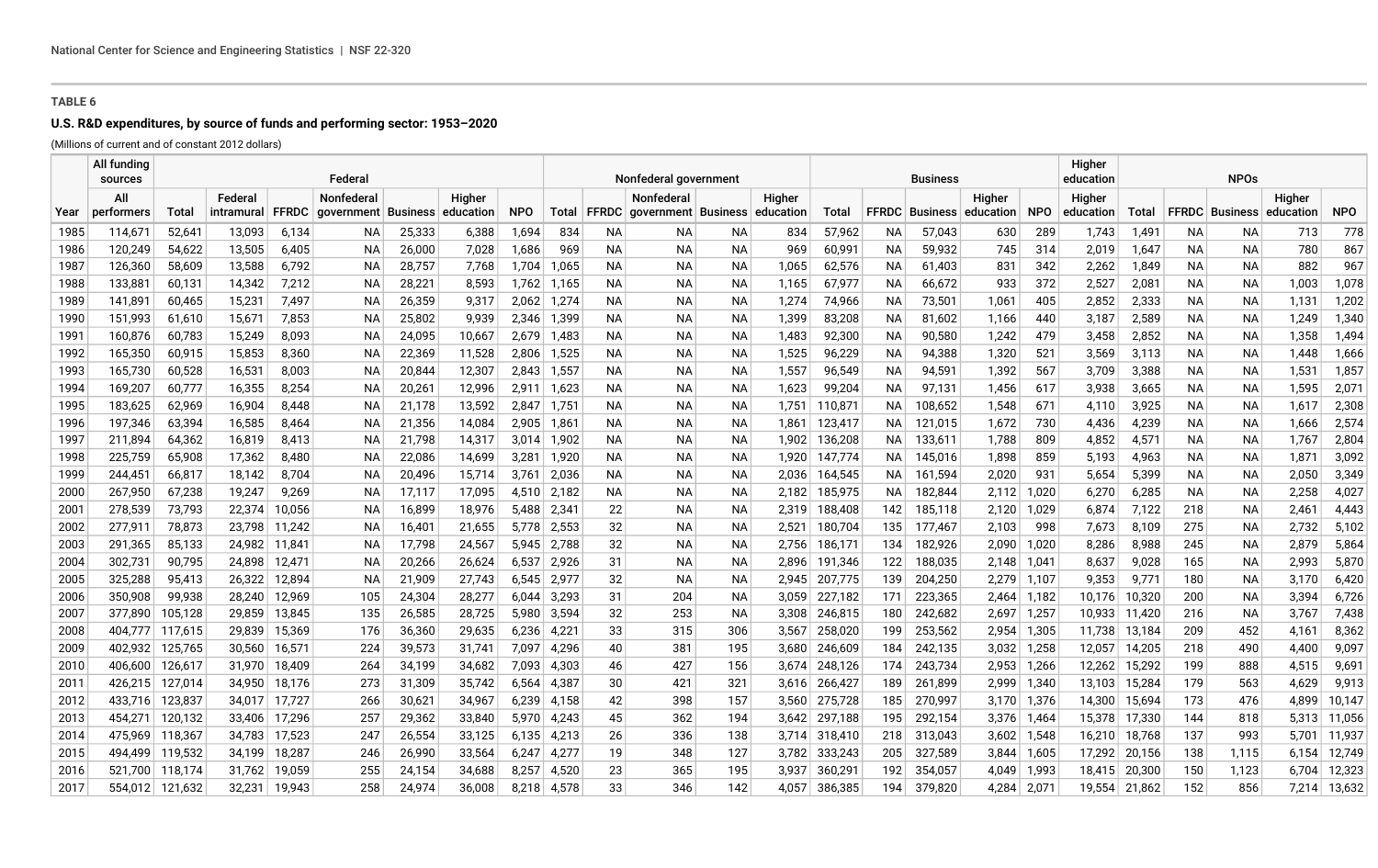# **U.S. R&D expenditures, by source of funds and performing sector: 1953–2020**

(Millions of current and of constant 2012 dollars)

|              | All funding<br>sources |                                                                         |                  |                | Federal   |                  |                |                | Nonfederal government |                        |                                                   |                          |                |                  |                 | <b>Business</b>  |                                 |            | Higher<br>education | <b>NPOs</b>    |                  |                        |            |            |
|--------------|------------------------|-------------------------------------------------------------------------|------------------|----------------|-----------|------------------|----------------|----------------|-----------------------|------------------------|---------------------------------------------------|--------------------------|----------------|------------------|-----------------|------------------|---------------------------------|------------|---------------------|----------------|------------------|------------------------|------------|------------|
|              | All                    | Federal<br>Nonfederal<br>Higher<br>intramural FFRDC government Business |                  |                |           |                  |                |                |                       |                        | Nonfederal                                        |                          | Higher         |                  |                 |                  | Higher                          |            | Higher              |                |                  |                        | Higher     |            |
| Year         | performers             | Total                                                                   |                  |                |           |                  | education      | <b>NPO</b>     |                       |                        | Total   FFRDC   government   Business   education |                          |                | Total            |                 |                  | <b>FFRDC</b> Business education | <b>NPO</b> | education           | Total          |                  | <b>FFRDC</b> Business  | education  | <b>NPO</b> |
| 2018         | 604,837                | 129,625                                                                 |                  | 36,793 21,163  | 269       | 25,192           | 37,758         | 8,451          | 4,731                 | 45                     | 341                                               | 120                      | 4,224          | 426,193          | 194             | 419,202          | 4,586                           | 2,189      | 20,679              | 23,607         | 162              | 1.049                  | 7.668      | 14,721     |
| 2019         | 666,875                | 133,807                                                                 |                  | 39,870 22,538  | 290       | 22,653           | 39,556         | 8,900          | 4,929                 | 49                     | 347                                               | 169                      | 4,364          | 481,799          | 179             | 474,442          | 4,808                           | 2,347      | 21,559              | 24,778         | 166              | 911                    | 7,889      | 15,800     |
| $2020^6$     | 707,967                | 137,818                                                                 | 41,936           | 23,365         | 299       | 20,996           | 40,919         | 10,304         | 5,038                 | 44                     | 355                                               | 180                      | 4,458          | 517,431          | 175             | 509,786          | 5,002                           | 2,444      | 22,604              | 25,073         | 166              | 979                    | 8,128      | 15,786     |
|              |                        |                                                                         |                  |                |           |                  |                |                |                       |                        |                                                   | Constant 2012 \$millions |                |                  |                 |                  |                                 |            |                     |                |                  |                        |            |            |
| 1953         | 35,738                 | 19,272                                                                  | 7,030            | 907            | <b>NA</b> | 9,904            | 1,032          | 398            | 274                   | <b>NA</b>              | NA                                                | ΝA                       | 274            | 15,559           | <b>NA</b>       | 15,237           | 142                             | 180        | 253                 | 381            | <b>NA</b>        | <b>NA</b>              | 187        | 194        |
| 1954         | 38,573                 | 21,289                                                                  | 6,606            | 1,129          | <b>NA</b> | 12,010           | 1,129          | 415            | 305                   | <b>NA</b>              | <b>NA</b>                                         | <b>NA</b>                | 305            | 16,296           | <b>NA</b>       | 15,922           | 161                             | 213        | 271                 | 412            | <b>NA</b>        | <b>NA</b>              | 199        | 213        |
| 1955         | 41,735                 | 23,665                                                                  | 6,566            | 2,149          | ΝA        | 13,226           | 1,289          | 435            | 337                   | <b>NA</b>              | <b>NA</b>                                         | ΝA                       | 337            | 17,018           | <b>NA</b>       | 16,600           | 182                             | 236        | 283                 | 432            | <b>NA</b>        | <b>NA</b>              | 216        | 216        |
| 1956         | 55,467                 | 32,485                                                                  | 7,377            | 3,661          | ΝA        | 19,543           | 1,442          | 463            | 369                   | ΝA                     | NA                                                | ΝA                       | 369            | 21,830           | ΝA              | 21,383           | 206                             | 241        | 300                 | 483            | NА               | <b>NA</b>              | 235        | 248        |
| 1957         | 62,586                 | 39,369                                                                  | 8,193            | 4,343          | ΝA        | 24,812           | 1,525          | 496            | 404                   | <b>NA</b>              | <b>NA</b>                                         | <b>NA</b>                | 404            | 21,916           | <b>NA</b>       | 21,451           | 231                             | 234        | 322                 | 575            | <b>NA</b>        | <b>NA</b>              | 253        | 322        |
| 1958         | 67,414                 | 43,073                                                                  | 9,304            | 4,055          | ΝA        | 27,398           | 1,729          | 587            | 445                   | <b>NA</b>              | <b>NA</b>                                         | <b>NA</b>                | 445            | 22,895           | <b>NA</b>       | 22,420           | 241                             | 235        | 343                 | 658            | <b>NA</b>        | <b>NA</b>              | 275        | 383        |
| 1959         | 76,086                 | 49,753                                                                  | 10,241           | 4,807          | <b>NA</b> | 31,782           | 2,166          | 758            | 490                   | <b>NA</b>              | <b>NA</b>                                         | <b>NA</b>                | 490            | 24,761           | <b>NA</b>       | 24,264           | 241                             | 256        | 372                 | 710            | <b>NA</b>        | <b>NA</b>              | 302        | 408        |
| 1960         | 82,408                 | 53,582                                                                  | 10,822           | 5,469          | ΝA        | 33,682           | 2,720          | 890            | 541                   | <b>NA</b>              | <b>NA</b>                                         | <b>NA</b>                | 541            | 27,143           | <b>NA</b>       | 26,614           | 240                             | 288        | 403                 | 739            | <b>NA</b>        | <b>NA</b>              | 331        | 409        |
| 1961         | 86,615                 | 56,403                                                                  | 11,817           | 6,462          | NA        | 33,810           | 3,310          | 1,005          | 598                   | NА                     | NA.                                               | ΝA                       | 598            | 28,291           | ΝA              | 27,761           | 238                             | 291        | 443                 | 880            | NА               | ΝA                     | 369        | 511        |
| 1962         | 91,874                 | 59,569                                                                  | 12,853           | 6,205          | ΝA        | 35,302           | 4,034          | 1,175          | 658                   | NА                     | <b>NA</b>                                         | NA                       | 658            | 30,105           | ΝA              | 29,549           | 238                             | 317        | 494                 | 1,049          | <b>NA</b>        | ΝA                     | 408        | 640        |
| 1963         | 101,759                | 67,643                                                                  | 14,861           | 6,729          | ΝA        | 39,823           | 4,870          | 1,359          | 726                   | <b>NA</b>              | <b>NA</b>                                         | <b>NA</b>                | 726            | 31,688           | ΝA              | 31,133           | 235                             | 319        | 558                 | 1,144          | <b>NA</b>        | NА                     | 453        | 691        |
| 1964         | 109,296                | 73,031                                                                  | 16,967           | 7,421          | ΝA        | 41,520           | 5,693          | 1,430          | 787                   | <b>NA</b>              | <b>NA</b>                                         | <b>NA</b>                | 787            | 33,685           | <b>NA</b>       | 33,138           | 232                             | 315        | 649                 | 1,144          | <b>NA</b>        | <b>NA</b>              | 503        | 641        |
| 1965         | 113,794                | 74,134                                                                  | 17,736           | 6,841          | ΝA        | 41,393           | 6,557          | 1,607          | 840                   | <b>NA</b>              | <b>NA</b>                                         | <b>NA</b>                | 840            | 36,794           | <b>NA</b>       | 36,213           | 233                             | 348        | 764                 | 1,261          | <b>NA</b>        | <b>NA</b>              | 565        | 697        |
| 1966         | 120,642                | 77,423                                                                  | 18,081           | 6,649          | <b>NA</b> | 43,601           | 7,297          | 1,796          | 875                   | <b>NA</b>              | <b>NA</b>                                         | <b>NA</b>                | 875            | 40,070           | <b>NA</b>       | 39,441           | 246                             | 383        | 899                 | 1,375          | <b>NA</b>        | <b>NA</b>              | 620        | 754        |
| 1967         | 124,005                | 77,353                                                                  | 18,298           | 7,117          | ΝA        | 42,204           | 7,917          | 1,816          | 892                   | <b>NA</b>              | <b>NA</b>                                         | <b>NA</b>                | 892            | 43,264           | <b>NA</b>       | 42,597           | 274                             | 393        | 1,060               | 1,437          | <b>NA</b>        | <b>NA</b>              | 667        | 770        |
| 1968         | 125,661                | 76,235                                                                  | 17,818           | 6,990          | ΝA        | 41,494           | 8,080          | 1,854          | 940                   | <b>NA</b>              | <b>NA</b>                                         | <b>NA</b>                | 940            | 45,888           | <b>NA</b>       | 45,182           | 293                             | 413        | 1,123               | 1,475          | <b>NA</b>        | <b>NA</b>              | 706        | 769        |
| 1969         | 126,251                | 73,957                                                                  | 18,407           | 6,994          | ΝA        | 38,790           | 7,885          | 1,882          | 1,010                 | <b>NA</b>              | <b>NA</b>                                         | <b>NA</b>                | 1,010          | 48,617           | <b>NA</b>       | 47,872           | 294                             | 452        | 1,132               | 1,535          | <b>NA</b>        | <b>NA</b>              | 753        | 782        |
| 1970         | 121,194                | 69,125<br>66,778                                                        | 19,162           | 6,595          | <b>NA</b> | 33,704           | 7,775          | 1,889          | 1,093                 | <b>NA</b>              | <b>NA</b>                                         | <b>NA</b>                | 1,093          | 48,201           | <b>NA</b>       | 47,460           | 302                             | 438        | 1,193               | 1,582          | <b>NA</b>        | <b>NA</b>              | 789        | 793        |
| 1971<br>1972 | 118,327<br>120,958     | 67,503                                                                  | 19,356<br>19,678 | 6,324<br>6,452 | ΝA<br>ΝA  | 31,501<br>31,434 | 7,725<br>7,954 | 1,872<br>1,984 | 1,150<br>1,187        | <b>NA</b><br><b>NA</b> | <b>NA</b><br><b>NA</b>                            | <b>NA</b><br>ΝA          | 1,150<br>1,187 | 47,521<br>49,304 | <b>NA</b><br>NА | 46,775<br>48,547 | 316<br>332                      | 430<br>425 | 1,271<br>1,311      | 1,607<br>1,652 | <b>NA</b><br>NA. | <b>NA</b><br><b>NA</b> | 799<br>819 | 808<br>833 |
| 1973         | 123,495                | 66,181                                                                  | 19,297           | 6,288          | ΝA        | 30,323           | 8,014          | 2,258          | 1,201                 | <b>NA</b>              | <b>NA</b>                                         | <b>NA</b>                | 1,201          | 53,062           | NA              | 52,284           | 359                             | 419        | 1,373               | 1,680          | <b>NA</b>        | <b>NA</b>              | 838        | 842        |
| 1974         | 122,118                | 63,282                                                                  | 18,788           | 6,531          | <b>NA</b> | 27,719           | 7,907          | 2,337          | 1,170                 | <b>NA</b>              | <b>NA</b>                                         | <b>NA</b>                | 1,170          | 54,492           | <b>NA</b>       | 53,691           | 383                             | 418        | 1,440               | 1,734          | <b>NA</b>        | <b>NA</b>              | 873        | 861        |
| 1975         | 119,507                | 62,091                                                                  | 18,632           | 6,764          | <b>NA</b> | 26,393           | 8,041          | 2,261          | 1,166                 | <b>NA</b>              | <b>NA</b>                                         | <b>NA</b>                | 1,166          | 53,015           | <b>NA</b>       | 52,203           | 395                             | 416        | 1,446               | 1,790          | <b>NA</b>        | <b>NA</b>              | 911        | 879        |
| 1976         | 125,226                | 64,436                                                                  | 18,704           | 7,623          | <b>NA</b> | 27,535           | 8,317          | 2,258          | 1,172                 | <b>NA</b>              | <b>NA</b>                                         | <b>NA</b>                | 1,172          | 56,214           | <b>NA</b>       | 55,368           | 416                             | 429        | 1,524               | 1,880          | <b>NA</b>        | <b>NA</b>              | 951        | 928        |
| 1977         | 129,570                | 65,988                                                                  | 18,571           | 8,085          | ΝA        | 28,472           | 8,648          | 2,213          | 1,178                 | NА                     | NA                                                | ΝA                       | 1,178          | 58,724           | ΝA              | 57,822           | 462                             | 440        | 1,700               | 1,981          | NА               | ΝA                     | 1,006      | 975        |
| 1978         | 136,085                | 68,193                                                                  | 19,447           | 8,899          | ΝA        | 28,231           | 9,297          | 2,318          | 1,237                 | NA.                    | NA                                                | ΝA                       | 1,237          | 62,727           | NА              | 61,773           | 507                             | 447        | 1,897               | 2,031          | <b>NA</b>        | ΝA                     | 1,015      | 1,015      |
| 1979         | 142,839                | 70,221                                                                  | 19,271           | 9,200          | ΝA        | 29,285           | 9,925          | 2,541          | 1,242                 | NA.                    | NA                                                | NA                       | 1,242          | 67,311           | NА              | 66,309           | 553                             | 449        | 2,025               | 2,039          | <b>NA</b>        | ΝA                     | 994        | 1,045      |
| 1980         | 149.562                | 70,935                                                                  | 18,524           | 9,585          | ΝA        | 30,166           | 10,254         | 2.406          | 1,227                 | <b>NA</b>              | <b>NA</b>                                         | <b>NA</b>                | 1,227          | 73,165           | <b>NA</b>       | 72,094           | 623                             | 448        | 2,175               | 2,060          | <b>NA</b>        | <b>NA</b>              | 991        | 1,069      |
| 1981         | 156,232                | 72,914                                                                  | 18,595           | 9.494          | <b>NA</b> | 32,410           | 10,091         | 2,322          | 1,256                 | <b>NA</b>              | <b>NA</b>                                         | NA                       | 1,256          | 77,688           | <b>NA</b>       | 76.564           | 679                             | 445        | 2,285               | 2,089          | <b>NA</b>        | <b>NA</b>              | 1,001      | 1,088      |
|              |                        |                                                                         |                  |                |           |                  |                |                |                       |                        |                                                   |                          |                |                  |                 |                  |                                 |            |                     |                |                  |                        |            |            |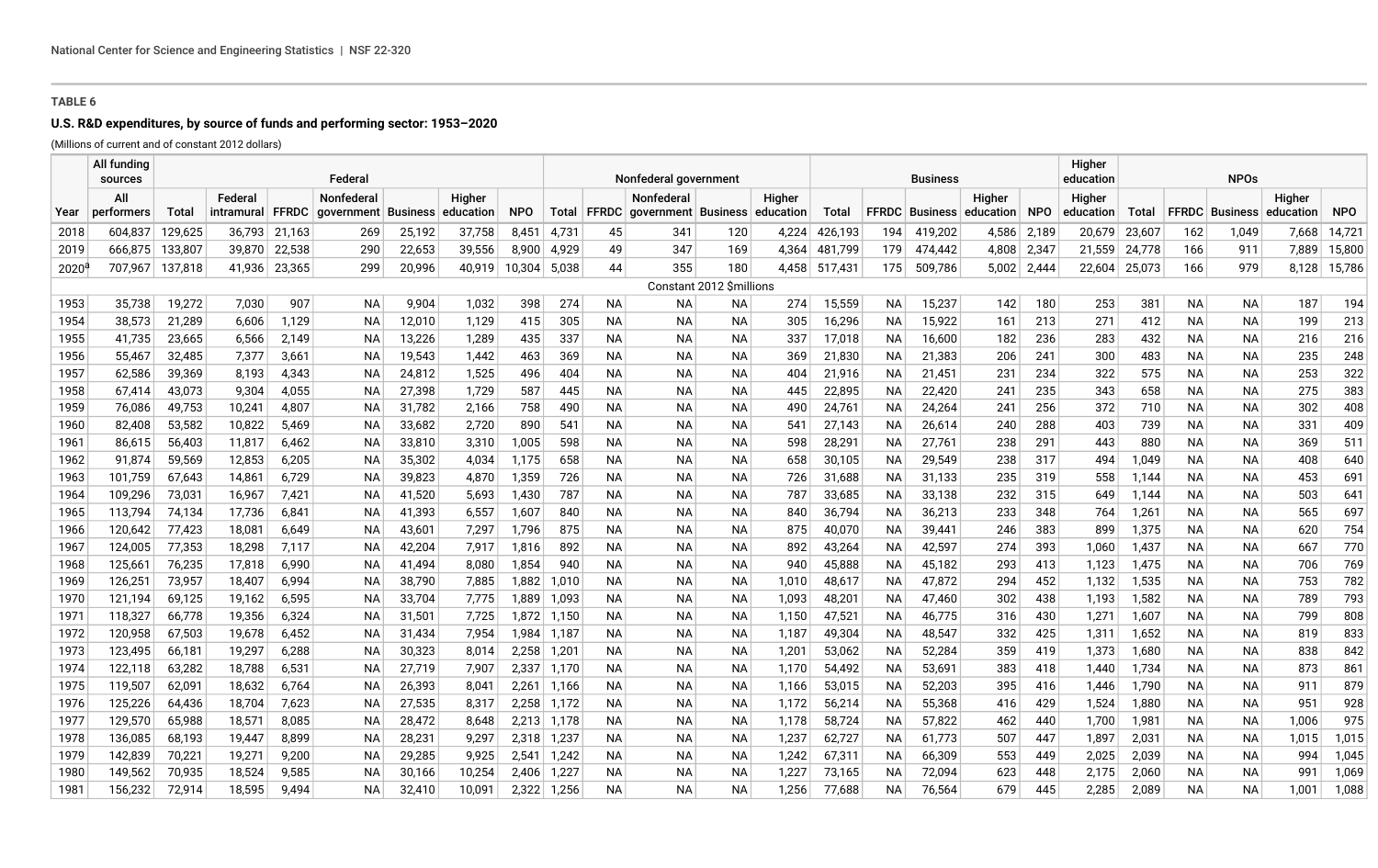## **U.S. R&D expenditures, by source of funds and performing sector: 1953–2020**

(Millions of current and of constant 2012 dollars)

|              | All funding<br>sources |                    |                      |                  | Federal                                                |                  |                  |                |                |           | Nonfederal government                                           |            |                |                    |            | <b>Business</b>    |                                           |                | Higher<br>education |                  | <b>NPOs</b> |                                 |                |                  |
|--------------|------------------------|--------------------|----------------------|------------------|--------------------------------------------------------|------------------|------------------|----------------|----------------|-----------|-----------------------------------------------------------------|------------|----------------|--------------------|------------|--------------------|-------------------------------------------|----------------|---------------------|------------------|-------------|---------------------------------|----------------|------------------|
|              | All<br>performers      | Total              | Federal              | <b>FFRDC</b>     | <b>Nonfederal</b><br>qovernment   Business   education |                  | Higher           | <b>NPO</b>     |                |           | Nonfederal<br>Total   FFRDC   government   Business   education |            | Higher         | Total              |            |                    | Higher<br><b>FFRDC</b> Business education | <b>NPO</b>     | Higher<br>education | Total            |             | <b>FFRDC</b> Business education | Higher         | <b>NPO</b>       |
| Year<br>1982 | 164,350                | 75,579             | intramural<br>19,338 | 9,288            | NA.                                                    | 34,725           | 9,929            | 2,298          | 1,264          | NA.       | NA.                                                             | ΝA         | 1,264          | 82,823             | <b>NA</b>  | 81,628             | 739                                       | 456            | 2,456               | 2,229            | <b>NA</b>   | ΝA                              | 1,086          | 1,143            |
| 1983         | 176,179                | 81,187             | 21,211               | 9,814            | NA.                                                    | 37,400           | 10,205           | 2,557          | 1,289          | NA.       | <b>NA</b>                                                       | ΝA         | 1,289          | 88,656             | ΝA         | 87,332             | 846                                       | 478            | 2,657               | 2,391            | NA.         | <b>NA</b>                       | 1,164          | 1,226            |
| 1984         | 193,284                | 87,849             | 22,526               | 10,591           | NА                                                     | 40,941           | 10,865           | 2,926          | 1,363          | NA.       | NA                                                              | NА         | 1,363          | 98,656             | ΝA         | 97,176             | 978                                       | 502            | 2,862               | 2,555            | NA.         | ΝA                              | 1,235          | 1,319            |
| 1985         | 210,131                | 96,463             | 23,992               | 11,240           | NA.                                                    | 46,422           | 11,706           | 3,104          | 1,527          | NA.       | NA.                                                             | ΝA         | 1,527          | 106,213            | NA.        | 104,530            | 1,154                                     | 529            | 3,194               | 2,732            | NA.         | ΝA                              | 1,307          | 1,426            |
| 1986         | 216,004                | 98,119             |                      | 24,258 11,505    | NА                                                     | 46,704           | 12,624           | 3,028          | 1,741          | NA.       | NA.                                                             | NА         | 1,741          | 109,559            | NA.        | 107,657            | 1,338                                     | 564            | 3,626               | 2,959            | NA.         | ΝA                              | 1,401          | 1,558            |
| 1987         | 221,505                | 102,740            | 23,820               | 11,905           | <b>NA</b>                                              | 50,410           | 13,617           | 2,988          | 1,866          | NA.       | NA.                                                             | ΝA         | 1,866          | 109,693            | NA.        | 107,637            | 1,457                                     | 599            | 3,965               | 3,241            | NA.         | <b>NA</b>                       | 1,545          | 1,695            |
| 1988         | 226,693                | 101,816            | 24,285               | 12,212           | NА                                                     | 47,785           | 14,550           | 2,984          | 1,973          | NA.       | NA.                                                             | ΝA         | 1,973          | 115,102            | NA.        | 112,892            | 1,580                                     | 630            | 4,279               | 3,524            | NA.         | ΝA                              | 1,698          | 1,826            |
| 1989         | 231,189                | 98,519             | 24,816               | 12,216           | NА                                                     | 42,948           | 15,180           | 3,360          | 2,076          | NА        | NA                                                              | ΝA         | 2,076          | 122,146            | NА         | 119,758            | 1,728                                     | 659            | 4,647               | 3,801            | NА          | ΝA                              | 1,843          | 1,959            |
| 1990         | 238,716                | 96,764             | 24,613               | 12,333           | NA.                                                    | 40,524           | 15,610           | 3,684          | 2,197          | <b>NA</b> | ΝA                                                              | ΝA         | 2,197          | 130,684            | NА         | 128,162            | 1,831                                     | 691            | 5,005               | 4,067            | NA.         | ΝA                              | 1,962          | 2,105            |
| 1991         | 244,403                | 92,342             | 23,167               | 12,295           | NА                                                     | 36,605           | 16,205           | 4,070          | 2,252          | <b>NA</b> | NA                                                              | NА         | 2,252          | 140,223            | NА         | 137,609            | 1,886                                     | 728            | 5,253               | 4,333            | <b>NA</b>   | ΝA                              | 2,063          | 2,270            |
| 1992         | 245,602                | 90,479             | 23,547               | 12,417           | <b>NA</b>                                              | 33,226           | 17,122           | 4,167          | 2,265          | NA.       | NA.                                                             | ΝA         | 2,265          | 142,933            | NA.        | 140,199            | 1,960                                     | 774            | 5,300               | 4,624            | NA.         | <b>NA</b>                       | 2,150          | 2,474            |
| 1993         | 240,467                | 87,823             |                      | 23,985 11,612    | NА                                                     | 30,244           | 17,857           | 4,125          | 2,259          | NA.       | ΝA                                                              | ΝA         | 2,259          | 140,089            | ΝA         | 137,247            | 2,019                                     | 823            | 5,381               | 4,915            | NA.         | ΝA                              | 2,221          | 2,695            |
| 1994         | 240,380                | 86,342             |                      | 23,235 11,726    | <b>NA</b>                                              | 28,783           | 18,462           | 4,136          | 2,305          | NA.       | NA.                                                             | ΝA         | 2,305          | 140,932            | NA.        | 137,987            | 2,068                                     | 876            | 5,594               | 5,207            | NA.         | NA                              | 2,265          | 2,941            |
| 1995         | 255,506                | 87,618             | 23,521               | 11,755           | NА                                                     | 29,468           | 18,913           | 3,962          | 2,436          | NA.       | ΝA                                                              | ΝA         | 2,436          | 154,272            | NA.        | 151,184            | 2,153                                     | 934            | 5,719               | 5,461            | NA.         | ΝA                              | 2,249          | 3,212            |
| 1996         | 269,662                | 86,624             | 22,662               | 11,565           | NА                                                     | 29,182           | 19,245           | 3,970          | 2,543          | NА        | NA                                                              | NA         | 2,543          | 168,641            | ΝA         | 165,360            | 2,284                                     | 998            | 6,061               | 5,792            | NА          | ΝA                              | 2,276          | 3,517            |
| 1997         | 284,628                | 86,454             | 22,592               | 11,301           | NA.                                                    | 29,280           | 19,232           | 4,049          | 2,555          | NA.       | NA.                                                             | ΝA         | 2,555          | 182,962            | ΝA         | 179,474            | 2,402                                     | 1,086          | 6,517               | 6,140            | NA.         | ΝA                              | 2,374          | 3,766            |
| 1998         | 299,880                | 87,547             | 23,063               | 11,264           | NА                                                     | 29,337           | 19,525           | 4,358          | 2,551          | NA.       | ΝA                                                              | ΝA         | 2,551          | 196,291            | NA.        | 192,628            | 2,522                                     | 1,141          | 6,898               | 6,593            | NА          | ΝA                              | 2,486          | 4,107            |
| 1999         | 320,086                | 87,490             | 23,755               | 11,397           | ΝA                                                     | 26,838           | 20,576           | 4,924          | 2,667          | <b>NA</b> | ΝA                                                              | ΝA         | 2,667          | 215,456            | ΝA         | 211,592            | 2,646                                     | 1,219          | 7,403               | 7,070            | NA.         | ΝA                              | 2,684          | 4,385            |
| 2000         | 343,413                | 86,174             | 24,667               | 11,879           | NА                                                     | 21,938           | 21,910           | 5,780          | 2,797          | <b>NA</b> | ΝA                                                              | ΝA         | 2,797          | 238,352            | ΝA         | 234,339            | 2,706                                     | 1,307          | 8,035               | 8,055            | NA.         | ΝA                              | 2,894          | 5,161            |
| 2001         | 349,122                | 92,493             | 28,044               | 12,604           | NА                                                     | 21,181           | 23,785           | 6,879          | 2,935          | 28        | NA                                                              | NА         | 2,907          | 236,152            | 177        | 232,028            | 2,657                                     | 1,290          | 8,615               | 8,927            | 273         | ΝA                              | 3,085          | 5,569            |
| 2002         | 342,991                | 97,343             | 29,370               | 13,874           | NА                                                     | 20,242           | 26,726           | 7,131          | 3,151          | 39        | NA.                                                             | NA.        | 3,111          | 223,020            | 167        | 219,025            | 2,596                                     | 1,232          | 9,470               | 10,008           | 340         | ΝA                              | 3,372          | 6,296            |
| 2003         | 352,632                | 103,034            | 30,235               | 14,331           | NА                                                     | 21,540           | 29,732           | 7,195          | 3,374          | 39        | NA                                                              | NА         | 3,335          | 225,318            | 162        | 221,391            | 2,530                                     | 1,235          | 10,028              | 10,878           | 297         | NA                              | 3,484          | 7,097            |
| 2004         | 356,811                | 107,014            | 29,345               | 14,698           | NА                                                     | 23,886           | 31,380           | 7,704          | 3,449          | 36        | NA.                                                             | ΝA         | 3,413          | 225,528            | 144        | 221,626            | 2,531                                     | 1,227          | 10,179              | 10,640           | 194         | ΝA                              | 3,527          | 6,919            |
| 2005         | 371,742                | 109,038            | 30,081               | 14,735           | NА                                                     | 25,038           | 31,704           | 7,479          | 3,402          | 36        | NA.                                                             | ΝA         | 3,366          | 237,447            | 159        | 233,419            | 2,604                                     | 1,265          | 10,688              | 11,166           | 206         | ΝA                              | 3,623          | 7,337            |
| 2006         | 389,015 110,790        |                    | 31,306               | 14,377           | 116                                                    | 26,943           | 31,347           | 6,700          | 3,651          | 34        | 226                                                             | NА         | 3,391          | 251,853            | 190        | 247,621            | 2,731                                     | 1,310          | 11,281              | 11,440           | 221         | NA.                             | 3,762          | 7,457            |
| 2007         | 407,906 113,478        |                    | 32,231               | 14,945           | 145                                                    | 28,697           | 31,006           | 6,455          | 3,879          | 35        | 274                                                             | ΝA         | 3,571          | 266,420            | 194        | 261,958            | 2,911                                     | 1,356          | 11,801              | 12,327           | 233         | ΝA                              | 4,066          | 8,028            |
| 2008         | 428,705                | 124,567            | 31,603               | 16,277           | 187                                                    | 38,509           | 31,387           | 6,604          | 4,471          | 35        | 334                                                             | 324        | 3,778          | 273,272            | 211        | 268,551            | 3,128                                     | 1,382          | 12,431              | 13,963           | 221         | 479                             | 4,407          | 8,857            |
| 2009         | 424,033                | 132,352            | 32,160               | 17,438           | 236                                                    | 41,645           | 33,403           | 7,469          | 4,521          | 42        | 401                                                             | 205        | 3,872          | 259,524            | 194        | 254,815            | 3,191                                     | 1,323          | 12,688              | 14,949           | 229         | 516                             | 4,631          | 9,573            |
| 2010         | 422,811                | 131,665            | 33,245               | 19,143           | 275                                                    | 35,563           | 36,064           | 7,376          | 4,475          | 48        | 444                                                             | 162        | 3,820          | 258,019            | 181        | 253,452            | 3,070                                     | 1,316          | 12,750              | 15,902           | 207         | 923                             | 4,694          | 10,077           |
| 2011         | 434,187<br>433,716     | 129,390<br>123,837 | 35,604               | 18,516<br>17,727 | 278                                                    | 31,895<br>30,621 | 36,410<br>34,967 | 6,687<br>6,239 | 4,469<br>4,158 | 30<br>42  | 428                                                             | 327<br>157 | 3,683          | 271,411<br>275,728 | 192<br>185 | 266,798<br>270,997 | 3,055<br>3,170                            | 1,365<br>1,376 | 13,348<br>14,300    | 15,570<br>15,694 | 183<br>173  | 574<br>476                      | 4,716<br>4,899 | 10,098<br>10,147 |
| 2012         | 446,452                | 118,064            | 34,017<br>32,831     | 16,999           | 266                                                    | 28,857           | 33,258           | 5,867          | 4,170          | 44        | 398                                                             | 191        | 3,560<br>3,579 | 292,073            | 192        | 287,126            |                                           |                | 15,113              |                  | 141         | 804                             | 5,221          | 10,865           |
| 2013         |                        |                    | 33,557               |                  | 253<br>239                                             | 25,618           | 31,957           | 5.919          |                | 25        | 356<br>324                                                      | 133        |                |                    |            |                    | 3,317                                     | 1,438          |                     | $17,03^{\circ}$  | 132         | 958                             | 5,500          |                  |
| 2014         |                        | 459,193 114,195    |                      | 16,905           |                                                        |                  |                  |                | 4,065          |           |                                                                 |            | 3,583          | 307,187            | 210        | 302,009            | 3,475                                     | 1,493          | 15,639              | 18,107           |             |                                 |                | 11,516           |